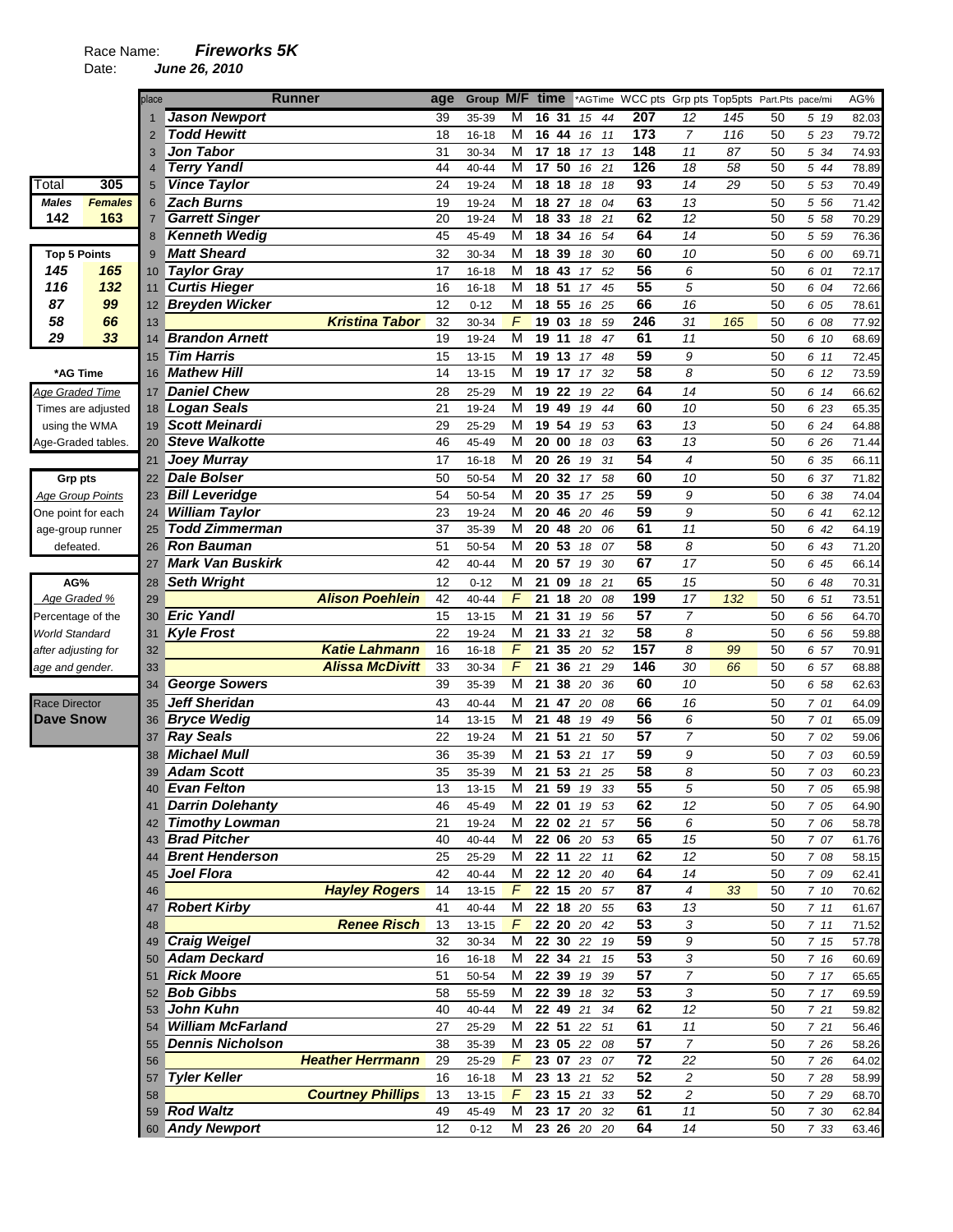| place      | <b>Runner</b>                           | age      | Group M/F          |        | time |            |                      |          |                 | *AGTime WCC pts Grp pts Top5pts Part.Pts pace/mi |          |               | AG%            |
|------------|-----------------------------------------|----------|--------------------|--------|------|------------|----------------------|----------|-----------------|--------------------------------------------------|----------|---------------|----------------|
| 61         | <b>Tom Stein</b>                        | 46       | 45-49              | М      |      | 23 32      | 21                   | 15       | 60              | 10                                               | 50       | 7 34          | 60.72          |
| 62         | <b>Tom Sheard</b>                       | 56       | 55-59              | м      |      | 23 36      | 19                   | 39       | 52              | 2                                                | 50       | 7 36          | 65.67          |
| 63         | <b>Audrey Webster</b>                   | 16       | 16-18              | F      |      | 23 37      | 22                   | 50       | $\overline{57}$ | $\overline{7}$                                   | 50       | 7 36          | 64.81          |
| 64         | <b>Keith Webster</b>                    | 45       | 45-49              | M      | 23   | 39         | 21                   | 31       | 59              | 9                                                | 50       | 7 37          | 59.95          |
| 65         | <b>Darin Dubbs</b>                      | 41       | 40-44              | М      |      | 23 44      | 22                   | 16       | 61              | 11                                               | 50       | 7 38          | 57.95          |
| 66         | <b>Mary Felty</b>                       | 50       | 50-54              | F      | 23   | 51         | 20                   | 34       | 63              | 13                                               | 50       | 741           | 71.96          |
| 67         | <b>Sarah Smith</b>                      | 31       | 30-34              | F      | 24   | 01         | 23                   | 59       | 79              | 29                                               | 50       | 7 44          | 61.70          |
| 68         | <b>Michelle Dafler</b>                  | 32       | 30-34              | F      | 24   | 05         | 24                   | 01       | $\overline{78}$ | 28                                               | 50       | 7 45          | 61.63          |
| 69         | <b>Aaron Ervin</b>                      | 26       | 25-29              | М      | 24   | 05         | 24                   | 05       | 60              | 10                                               | 50       | 7 45          | 53.56          |
| 70         | <b>Braden Miller</b>                    | 20       | 19-24              | М      |      | 24 07      | 23                   | 52       | $\overline{55}$ | 5                                                | 50       | 7 46          | 54.07          |
| 71         | John Weber                              | 43       | 40-44              | M      | 24   | 10         | 22                   | 20       | 60              | 10                                               | 50       | 7 47          | 57.77          |
| 72         | <b>Sandy Grubb</b>                      | 44       | 40-44              | F      |      | 24 13      | 22                   | 27       | 66              | 16                                               | 50       | 7 48          | 65.92          |
| 73         | <b>Nicole House</b>                     | 20       | 19-24              | F      | 24   | 14         | 24                   | 13       | 60              | 10                                               | 50       | 7 48          | 61.10          |
| 74         | <b>Taylor Stein</b>                     | 17       | 16-18              | M      |      | 24 14      | 23                   | 09       | $\overline{51}$ | $\mathbf{1}$                                     | 50       | 7 48          | 55.74          |
| 75         | <b>Ronnie Lindley</b>                   | 54       | 50-54              | M      | 24   | 20         | 20                   | 36       | $\overline{56}$ | 6                                                | 50       | 7 50          | 62.63          |
| 76         | <b>Eileen Cravens</b>                   | 53       | 50-54              | F      |      | 24 25      | 20                   | 15       | 62              | 12                                               | 50       | 7 52          | 73.10          |
| 77         | <b>Gene Black</b>                       | 68       | 65-69              | м      | 24   | 27         | 18                   | 17       | 50              | 0                                                | 50       | 7 52          | 70.55          |
| 78         | <b>Ray Blevins</b>                      | 52       | 50-54              | М      | 24   | 34         | 21                   | 09       | $\overline{55}$ | 5                                                | 50       | 7 54          | 61.02          |
| 79         | <b>Bailey Malkemus</b>                  | 9        | $0 - 12$           | М      | 24   | 35         | 19                   | 23       | 63              | 13                                               | 50       | 7 55          | 66.54          |
| 80         | <b>Andrew Hoover</b>                    | 14       | $13 - 15$          | М      | 24   | 37         | 22                   | 23       | $\overline{54}$ | $\overline{\mathcal{A}}$                         | 50       | 7 55          | 57.64          |
| 81         | <b>Sean Vance</b>                       | 20       | 19-24              | M      | 24   | 38         | 24                   | 22       | 54              | $\overline{\mathcal{A}}$                         | 50       | 7 56          | 52.93          |
| 82         | <b>Elizabeth Malkemus</b>               | 40       | 40-44              | F      | 24   | 44         | 23                   | 46       | 65              | 15                                               | 50       | 7 58          | 62.28          |
| 83         | <b>Karrianne Polk-Meek</b>              | 37       | 35-39              | F      |      | 24 47      | 24                   | 16       | 69              | 19                                               | 50       | 7 59          | 60.98          |
| 84         | <b>Ed Heller</b>                        | 52       | 50-54              | М      |      | 24 55      | 21                   | 27       | 54              | $\overline{4}$                                   | 50       | 8 01          | 60.16          |
| 85         | <b>Adam Cobb</b>                        | 27       | 25-29              | M      |      | 24 56      | 24                   | 56       | $\overline{59}$ | 9                                                | 50       | 8 02          | 51.74          |
| 86         | <b>Stephen Scruggs</b>                  | 15       | 13-15              | M      | 25   | 18         | 23                   | 27       | 53              | 3                                                | 50       | 8 09          | 55.03          |
| 87         | <b>Jason Newton</b>                     | 35       | 35-39              | М      | 25   | 19         | 24                   | 47       | 56              | 6                                                | 50       | 8 09          | 52.06          |
| 88         | <b>Rick Duncan</b>                      | 36       | 35-39              | М      | 25   | 21         | 24                   | 40       | $\overline{55}$ | 5                                                | 50       | 8<br>10       | 52.31          |
| 89         | Jonathan Geise                          | 23       | 19-24              | М      | 25   | 38         | 25                   | 38       | $\overline{53}$ | 3                                                | 50       | 8 15          | 50.33          |
| 90         | <b>Gwynne Justice</b>                   | 41       | 40-44              | F      |      | 25 40      | 24                   | 28       | 64              | 14                                               | 50       | 8 16          | 60.49          |
| 91         | <b>Gavin Mull</b>                       | 10       | $0 - 12$           | M      | 25   | 44         | 21                   | 02       | 62              | 12                                               | 50       | 8<br>17       | 61.35          |
| 92         | Dean Knapp                              | 26       | 25-29              | M      |      | 25 50      | 25                   | 50       | 58              | 8                                                | 50       | 8<br>19       | 49.94          |
| 93         | <b>Vinayak Vedantam</b>                 | 14       | 13-15              | M      |      | 26 05      | 23                   | 43       | 52              | $\overline{c}$                                   | 50       | 8 2 4         | 54.40          |
| 94         | <b>Brenda Burns</b>                     | 52       | 50-54              | F      |      | 26 11      | 21                   | 59       | 61              | 11                                               | 50       | 8 26          | 67.28          |
| 95         | <b>Quyen Wolfe</b>                      | 32       | 30-34              | F      |      | 26 12      | 26                   | 07       | 77              | 27                                               | 50       | 8 26          | 56.65          |
| 96         | <b>Anna Kurtz</b>                       | 19       | 19-24              | F      |      | 26 22      | 26                   | 16       | 59              | 9                                                | 50       | 8 29          | 56.35          |
| 97         | <b>Bob Wood</b>                         | 60       | 60-64              | M      |      | 26 26      | 21                   | 16       | 51              | $\mathbf{1}$                                     | 50       | 8 30          | 60.68          |
| 98         | <b>Kurt Hankosky</b>                    | 43       | 40-44              | М      |      | 26 28      | 24                   | 27       | 59              | 9                                                | 50       | 8 31          | 52.75          |
| 99         | <b>Clifford Clark</b>                   | 56       | 55-59              | M      |      | 26 30      | 22                   | 04       | 51              | $\mathcal I$                                     | 50       | 32<br>8       | 58.48          |
| 100        | <b>Lori Bolser</b>                      | 38       | 35-39              | F      |      | 26 31      | 25                   | 49       | 68              | 18                                               | 50       | 8<br>32       | 57.32          |
|            | 101 Samuel Sellers                      | 28       | 25-29              | М      |      |            | 26 32 26             | 32       | 57              | $\overline{7}$                                   | 50       | 8 32          | 48.62          |
|            | 102 Kevin Gramman                       | 47       | 45-49              | M      |      |            | $26\ 35\ 23$         | 49       | 58              | 8                                                | 50       | 8 3 3         | 54.17          |
|            | 103 Charles Warner                      | 51       | 50-54              | м      |      | 26 45 23   |                      | 12       | 53              | 3                                                | 50       | 8 37          | 55.58          |
|            | 104 Cole Mikesell                       | 9        | $0 - 12$           | M      |      | 26 46 21   |                      | 06       | 61              | $11$                                             | 50       | 8 37          | 61.11          |
|            | 105 Mark Brim                           | 27       | 25-29              | М      |      | 26 49      | 26                   | 49       | 56              | 6                                                | 50       | 8 38          | 48.10          |
|            | 106 Ryan Miller                         | 12       | $0 - 12$           | М<br>F |      | 26 52 23   |                      | 18       | 60<br>76        | 10                                               | 50       | 8 39          | 55.35          |
| 107        | <b>Leslie Rogers</b><br>108 Adam Melton | 34       | 30-34              |        |      |            | 26 52 26<br>26 53 26 | 39       | $\overline{55}$ | 26<br>5                                          | 50       | 8 39          | 55.54          |
|            | 109 Tom Carrico                         | 25<br>57 | 25-29              | M<br>М |      | 27 10 22   |                      | 53<br>25 | 50              | 0                                                | 50<br>50 | 8 39          | 47.99          |
|            | <b>Stephanie Farlow</b>                 | 31       | 55-59              | F      |      | 27 12 27   |                      | 10       | 75              | 25                                               |          | 8 45          | 57.53          |
| 110<br>111 | <b>Denise Selm</b>                      | 39       | 30-34<br>35-39     | F      |      | $27$ 14 26 |                      | 21       | 67              | 17                                               | 50<br>50 | 8 45<br>8 4 6 | 54.48<br>56.16 |
|            | 112 Michael Anderson                    | 15       | $13 - 15$          | М      |      | 27 21      | 25                   | 21       | 51              | 1                                                | 50       | 8 48          | 50.90          |
|            | 113 Glen Meek                           | 38       |                    | M      |      | 27 22 26   |                      | 15       | $\overline{54}$ | $\pmb{4}$                                        | 50       | 8 49          |                |
| 114        | <b>Danielle Acton</b>                   | 18       | 35-39<br>$16 - 18$ | F      |      | 27 24      | 27                   | 06       | $\overline{56}$ | 6                                                | 50       | 8 49          | 49.14<br>54.60 |
|            | 115 Ryan Vanmiddlesworth                | 32       | 30-34              | M      |      | 27 27 27   |                      | 14       | 58              | 8                                                | 50       | 8 50          | 47.36          |
|            | 116 Parker Jaynes                       | 9        | $0 - 12$           | М      |      | 27 30      | 21                   | 41       | 59              | 9                                                | 50       | 8 51          | 59.48          |
| 117        | <b>Lindsay Bohlander</b>                | 24       | 19-24              | F      |      | 27 31 27   |                      | 31       | 58              | 8                                                | 50       | 8 51          | 53.79          |
|            | 118 Jesse Jaynes                        | 37       | 35-39              | М      |      |            | 27 31 26             | 35       | 53              | 3                                                | 50       | 8 51          | 48.52          |
| 119        | <b>Tonya Burroughs</b>                  | 23       | 19-24              | F      |      | 27 32 27   |                      | 32       | 57              | $\overline{7}$                                   | 50       | 8 52          | 53.75          |
| 120        | <b>Martha Taylor</b>                    | 52       | 50-54              | F      |      |            | 27 32 23 08          |          | 60              | 10                                               | 50       | 8 52          | 63.98          |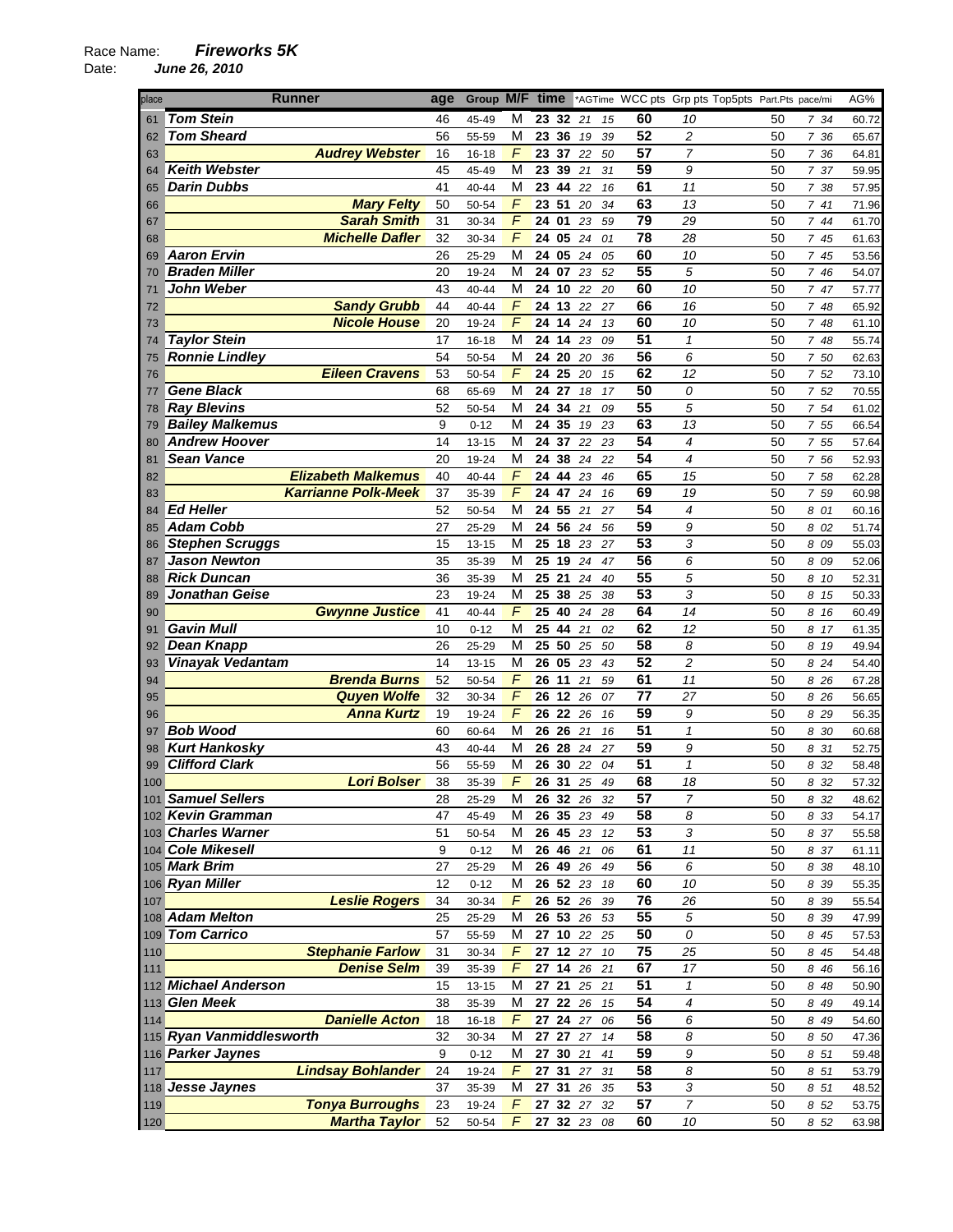| <b>Runner</b><br>place                               | age            | Group M/F time |                     |             |              |        |    |                 |                          | *AGTime WCC pts Grp pts Top5pts Part.Pts pace/mi |       |       | AG%   |
|------------------------------------------------------|----------------|----------------|---------------------|-------------|--------------|--------|----|-----------------|--------------------------|--------------------------------------------------|-------|-------|-------|
| Jenna Barker<br>121                                  | 10             | $0 - 12$       | F                   |             | 27 33 23     |        | 54 | 51              | 1                        | 50                                               |       | 852   | 61.93 |
| <b>Todd Barker</b><br>122                            | 45             | 45-49          | М                   |             | 27 34 25     |        | 05 | $\overline{57}$ | $\overline{7}$           | 50                                               |       | 8 52  | 51.43 |
| 123 Hennie VanNiekerk                                | 46             | 45-49          | М                   | 27 43       |              | 25     | 01 | 56              | 6                        | 50                                               |       | 8 55  | 51.55 |
| 124 Greg Kurtz                                       | 53             | 50-54          | M                   | 27 45       |              | 23     | 41 | 52              | $\overline{\mathbf{c}}$  | 50                                               |       | 8 56  | 54.46 |
| <b>Crystal Evans</b><br>125                          | 29             | 25-29          | F                   | 27 47       |              | 27     | 47 | 71              | 21                       | 50                                               |       | 8 57  | 53.27 |
| <b>Jennifer Southerland</b><br>126                   | 30             | 30-34          | F                   | 27 47       |              | 27     | 46 | 74              | 24                       | 50                                               |       | 8 57  | 53.29 |
| <b>April Rosenberger</b><br>127                      | 35             | 35-39          | F                   | 27 48       |              | 27     | 28 | 66              | 16                       | 50                                               |       | 8 57  | 53.87 |
| <b>James Malkemus</b><br>128                         | 37             | 35-39          | M                   | 27          | 58           | 27     | 01 | 52              | 2                        | 50                                               |       | 9 00  | 47.74 |
| 129 Eric Dronowski                                   | 42             | 40-44          | М                   |             | 28 02 26     |        | 06 | 58              | 8                        | 50                                               |       | 9 01  | 49.43 |
| <b>Dave Musser</b><br>130                            | 48             | 45-49          | M                   | 28 04       |              | 24     | 57 | $\overline{55}$ | 5                        | 50                                               | 9     | 02    | 51.71 |
| <b>Jeff Glenn</b><br>131                             | 44             | 40-44          | M                   | 28 05       |              | 25     | 45 | 57              | 7                        | 50                                               |       | 9 02  | 50.10 |
| <b>John Owens</b><br>132                             | 30             | 30-34          | М                   | 28 06       |              | 28     | 02 | 57              | 7                        | 50                                               |       | 9 03  | 46.02 |
| <b>Brenda Baumer</b><br>133                          | 46             | 45-49          | F                   | 28 13       |              | 25     | 34 | 68              | 18                       | 50                                               | 9     | 05    | 57.87 |
| <b>Tammy Glenn</b><br>134                            | 42             | 40-44          | F                   | 28          | 15           | 26     | 42 | 63              | 13                       | 50                                               |       | 9 06  | 55.43 |
| <b>Tony Lang</b><br>135                              | 42             | 40-44          | M                   | 28 22       |              | 26     | 25 | 56              | 6                        | 50                                               |       | 9 08  | 48.85 |
| <b>Dewey Hughes</b><br>136                           | 54             | 50-54          | М                   | 28 23       |              | 24     | 02 | 51              | $\mathbf{1}$             | 50                                               |       | 9 08  | 53.69 |
| <b>Ron McFadden</b><br>137                           | 54             | 50-54          | М                   | 28 31       |              | 24     | 08 | 50              | 0                        | 50                                               |       | 9 11  | 53.44 |
| <b>Kimberly Hall</b><br>138                          | 44             | 40-44          | F                   | 28 31       |              | 26     | 26 | 62              | 12                       | 50                                               |       | 9 11  | 55.98 |
| <b>Steve Lair</b><br>139                             | 43             | 40-44          | М                   | 28          | 32 26        |        | 22 | $\overline{55}$ | 5                        | 50                                               |       | 9 11  | 48.93 |
| 140 Kevin Shelley                                    | 44             | 40-44          | м                   | 28 34       |              | 26     | 12 | 54              | 4                        | 50                                               | 9     | 12    | 49.25 |
| <b>Matt Ballenger</b><br>141                         | 24             | 19-24          | M                   | 28 35       |              | 28     | 35 | 52              | $\overline{c}$           | 50                                               | 9     | 12    | 45.13 |
| <b>Dnette Musser</b><br>142                          | 45             | 45-49          | F                   | 28 36       |              | 26     | 14 | 67              | 17                       | 50                                               |       | 9 12  | 56.43 |
| 143 Ronald Jarvis                                    | 30             | 30-34          | М                   | 28 40       |              | 28     | 36 | 56              | 6                        | 50                                               |       | 9 14  | 45.11 |
| <b>Don Heaslip</b><br>144                            | 43             | 40-44          | M                   | 28 43       |              | 26     | 32 | $\overline{53}$ | 3                        | 50                                               | 9     | 15    | 48.62 |
| <b>Jared Ward</b><br>145                             | 31             | 30-34          | М                   | 28          | 47           | 28     | 39 | 55              | 5                        | 50                                               |       | 9 16  | 45.03 |
| <b>Jared Miller</b><br>146                           | 15             | 13-15          | М                   | 28 47       |              | 26     | 40 | 50              | 0                        | 50                                               | 9     | 16    | 48.37 |
| <b>Darlene Black</b><br>147                          | 48             | 45-49          | F                   | 29 05       |              | 25     | 43 | 66              | 16                       | 50                                               |       | 9 22  | 57.55 |
| <b>Marco Hancock</b>                                 | 34             |                | M                   | 29          | 07           |        |    | 54              | $\overline{\mathcal{A}}$ | 50                                               |       |       |       |
| 148                                                  |                | 30-34          | M                   |             |              | 28     | 39 | 51              |                          |                                                  |       | 9 22  | 45.02 |
| <b>Dustin Newton</b><br>149<br><b>Denise Retz</b>    | 23             | 19-24          | F                   | 29 08<br>29 |              | 29     | 08 | 73              | $\mathcal I$<br>23       | 50                                               |       | 9 23  | 44.28 |
| 150                                                  | 31             | 30-34          | $\overline{F}$      |             | 10           | 29     | 08 |                 |                          | 50                                               |       | 9 23  | 50.81 |
| <b>Angie Carpenter</b><br>151<br><b>Kristin Ward</b> | 35<br>30       | 35-39          | $\overline{F}$      | 29          | 11           | 28     | 51 | 65<br>72        | 15                       | 50                                               |       | 9 24  | 51.31 |
| 152                                                  |                | 30-34          |                     | 29 21       |              | 29     | 20 | 52              | 22                       | 50                                               |       | 9 27  | 50.44 |
| Jose Cassiano<br>153                                 | 43             | 40-44          | M<br>F              | 29 22       |              | 27     | 08 | 51              | 2                        | 50                                               |       | 9 27  | 47.54 |
| <b>Payton Waltz</b><br>154<br><b>Lynn Neanen</b>     | 13<br>42       | $13 - 15$      | $\overline{F}$      | 29 39       | 29 52 28     | 27     | 28 | 61              | 1<br>11                  | 50                                               |       | 9 33  | 53.87 |
| 155                                                  |                | 40-44          |                     |             |              |        | 14 |                 |                          | 50                                               |       | 9 37  | 52.43 |
| <b>Melissa Moore</b><br>156<br><b>Brandi Jackson</b> | 42             | 40-44          | F<br>$\sqrt{2}$     | 29 54       |              | 28     | 16 | 60<br>70        | 10                       | 50                                               |       | 9 37  | 52.37 |
| 157<br><b>Aimee Vanmiddlesworth</b>                  | 29             | 25-29          |                     | 30 23       |              | 30     | 23 |                 | 20                       | 50                                               |       | 9 47  | 48.71 |
| 158                                                  | 40             | 40-44          | F<br>F              | 30 26       |              | 29     | 14 | 59<br>71        | 9                        | 50                                               | 9     | 48    | 50.61 |
| <b>Jennifer Logue</b><br>159                         | 31             | 30-34          |                     | 30          | 27           | 30     | 25 | 64              | 21                       | 50                                               |       | 9 48  | 48.67 |
| Debbie Delk<br>160                                   | 39             | 35-39          | F                   | 30 28       |              | 29     | 29 |                 | 14                       | 50                                               |       | 9 48  | 50.20 |
| <b>Ashlee Kirby</b><br>161<br><b>Laura Cooper</b>    | 33             | 30-34<br>30-34 | F<br>$\overline{F}$ | 30 41       | 30 33 30 23  |        | 31 | 70<br>69        | 20<br>19                 | 50                                               |       | 9 50  | 48.70 |
| 162                                                  | 33             |                | $\overline{F}$      |             |              | $30\,$ |    | 65              |                          | 50                                               |       | 9 53  | 48.49 |
| Julia May<br>163                                     | 46             | 45-49          |                     |             | 30 55 28     |        | 01 |                 | $\overline{15}$          | 50                                               |       | 9 57  | 52.82 |
| <b>Rinda Kieffer</b><br>164                          | 33             | 30-34          | F                   | 30 57       |              | $30\,$ | 47 | 68              | 18                       | 50                                               |       | 9 58  | 48.07 |
| <b>Joy Klein</b><br>165                              | 33             | 30-34          | F                   |             | 30 58 30     |        | 48 | 67              | 17                       | 50                                               |       | 9 58  | 48.04 |
| <b>Pamela Justice</b><br>166                         | 40             | 40-44          | F                   |             | 31 04 29     |        | 51 | 58              | 8                        | 50                                               |       | 9 5 9 | 49.58 |
| <b>Jan Parker</b><br>167                             | 32             | 30-34          | F                   |             | 31 08 31     |        | 03 | 66              | 16                       | 50                                               | 10 01 |       | 47.68 |
| <b>Judy Pierce</b><br>168                            | 48             | 45-49          | F                   |             | 31 19 27     |        | 42 | 64              | 14                       | 50                                               | 10 05 |       | 53.44 |
| <b>Manda Light</b><br>169                            | 28             | 25-29          | $\sqrt{2}$          | 31 20       |              | 31     | 20 | 69              | 19                       | 50                                               | 10 05 |       | 47.23 |
| 170 Brian Massey                                     | 47             | 45-49          | M                   |             | 31 29 28     |        | 12 | 54              | 4                        | 50                                               | 10 08 |       | 45.74 |
| <b>Emily Lacey</b><br>171                            | 17             | $16 - 18$      | F                   |             | 31 37 30     |        | 57 | 55              | 5                        | 50                                               | 10 11 |       | 47.81 |
| <b>Kristen McKay</b><br>172                          | 29             | 25-29          | F                   |             | 31 42 31     |        | 42 | 68              | 18                       | 50                                               | 10 12 |       | 46.69 |
| <b>Karen Pipes</b><br>173                            | 41             | 40-44          | $\overline{F}$      |             | 31 54 30     |        | 25 | $\overline{57}$ | $\overline{7}$           | 50                                               | 10 16 |       | 48.67 |
| 174 Russ Uhte                                        | 29             | 25-29          | M                   |             | $31\ 57\ 31$ |        | 55 | 54              | 4                        | 50                                               | 10 17 |       | 40.41 |
| <b>Ann Gibbs</b><br>175                              | 51             | 50-54          | F                   |             | 32 08 27     |        | 21 | 59              | 9                        | 50                                               | 10 21 |       | 54.11 |
| 176 Jasson Wickman                                   | 27             | 25-29          | M                   |             | 32 22 32     |        | 22 | 53              | 3                        | 50                                               | 10 25 |       | 39.86 |
| <b>Terri Shaffer</b><br>177                          | 24             | 19-24          | F                   |             | 32 36 32     |        | 36 | $\overline{56}$ | 6                        | 50                                               | 10 30 |       | 45.40 |
| 178 Jayden Bussell                                   | $\overline{7}$ | $0 - 12$       | M                   |             | 32 41 23     |        | 42 | 58              | 8                        | 50                                               | 10 31 |       | 54.44 |
| <b>Debra Urick</b><br>179                            | 50             | 50-54          | $\sqrt{2}$          |             | 32 51 28 20  |        |    | 58              | 8                        | 50                                               | 10 34 |       | 52.25 |
| <b>Katie Temple</b><br>180                           | 18             | $16 - 18$      | $\overline{F}$      |             | 32 57 32     |        | 36 | 54              | $\overline{\mathcal{A}}$ | 50                                               | 10 36 |       | 45.40 |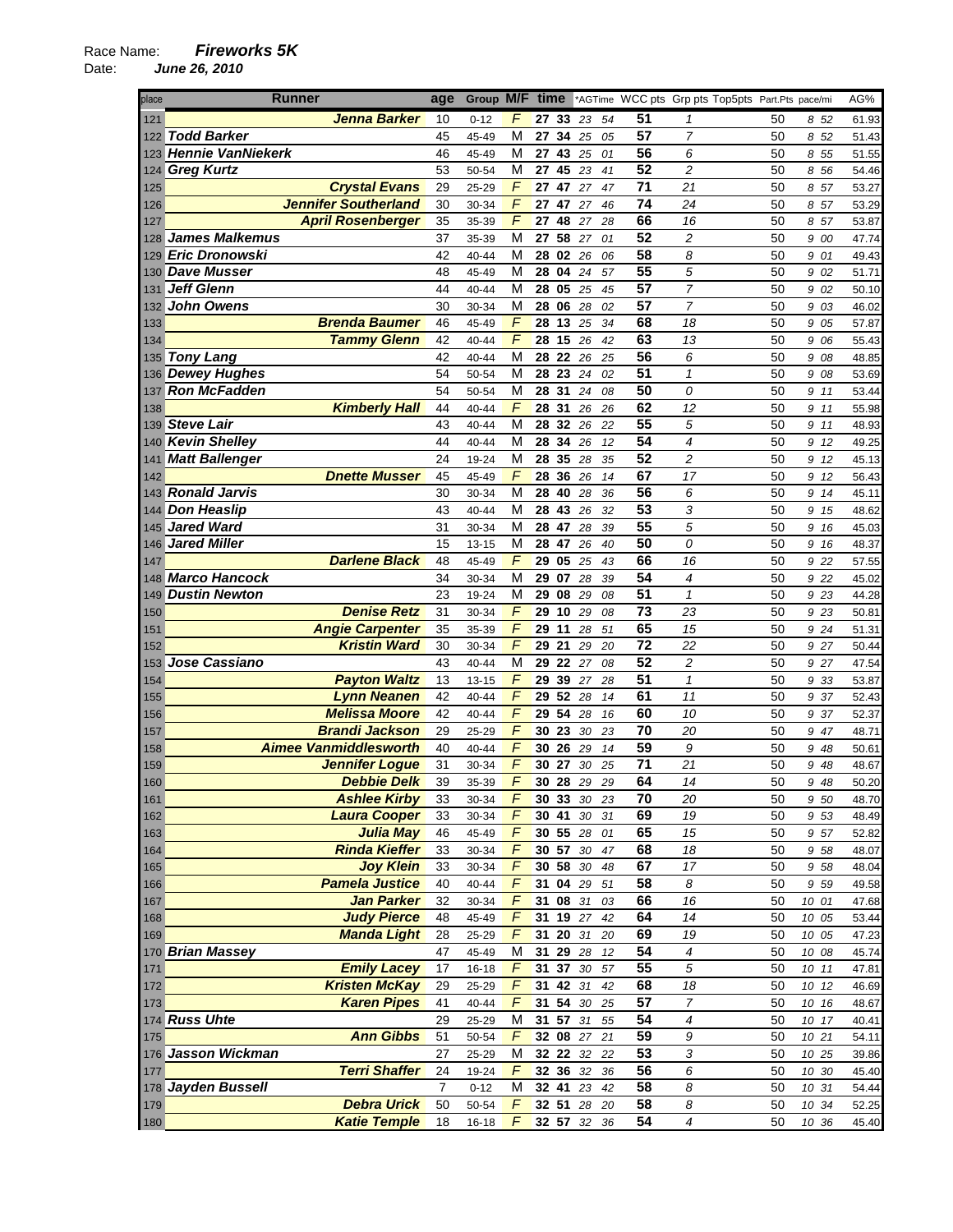| place | <b>Runner</b>            | age            | Group M/F time |                |          |       |            |     | *AGTime WCC pts Grp pts Top5pts Part.Pts pace/mi |                         |    |          | AG%   |
|-------|--------------------------|----------------|----------------|----------------|----------|-------|------------|-----|--------------------------------------------------|-------------------------|----|----------|-------|
| 181   | <b>Lindsay Boatright</b> | 30             | 30-34          | F              | 33 05    |       | 33         | 04  | 65                                               | 15                      | 50 | 10 39    | 44.75 |
|       | 182 Stephen Clark        | 32             | 30-34          | M              | 33 07    |       | 32         | 52  | 53                                               | 3                       | 50 | 10<br>40 | 39.26 |
| 183   | <b>Diana Cook</b>        | 39             | 35-39          | $\sqrt{2}$     | 33 08    |       | 32         | 04  | 63                                               | 13                      | 50 | 10<br>40 | 46.16 |
| 184   | <b>Angie Rhodus</b>      | 38             | 35-39          | F              | 33 09    |       | 32         | 17  | 62                                               | 12                      | 50 | 10<br>40 | 45.85 |
| 185   | Jonathan Jellison        | 11             | $0 - 12$       | М              | 33 11    |       | 27         | 59  | 57                                               | 7                       | 50 | 10 41    | 46.09 |
| 186   | <b>Callie Kinsey</b>     | 18             | 16-18          | F              | 33 26    |       | 33         | 05  | 53                                               | 3                       | 50 | 10<br>46 | 44.75 |
| 187   | <b>Angie Shipman</b>     | 37             | 35-39          | F              | 33       | 36    | 32         | 54  | 61                                               | 11                      | 50 | 10 49    | 44.98 |
| 188   | <b>Amanda Townsend</b>   | 29             | 25-29          | $\sqrt{2}$     | 33 44    |       | 33         | 44  | 67                                               | 17                      | 50 | 10 51    | 43.87 |
| 189   | <b>Ralana Shelley</b>    | 39             | 35-39          | $\sqrt{2}$     | 33 47    |       | 32         | 41  | 60                                               | 10                      | 50 | 10 52    | 45.28 |
| 190   | <b>Amber Floyd</b>       | 30             | 30-34          | F              | 33 49    |       | 33         | 48  | 64                                               | 14                      | 50 | 10 53    | 43.78 |
| 191   | <b>Stuart Karanovich</b> | 49             | 45-49          | М              | 33 58    |       | 29         | 57  | 53                                               | 3                       | 50 | 10 56    | 43.07 |
| 192   | <b>Traci Spalding</b>    | 32             | 30-34          | F              | 34 03    |       | 33         | 57  | 63                                               | 13                      | 50 | 10 58    | 43.59 |
| 193   | <b>Michelle Baker</b>    | 33             | 30-34          | $\overline{F}$ | 35       | 17    | 35         | 06  | 62                                               | 12                      | 50 | 11 21    | 42.17 |
| 194   | <b>Anya Johnsman</b>     | 26             | 25-29          | $\overline{F}$ | 35 23    |       | 35         | 23  | 66                                               | 16                      | 50 | 11 23    | 41.83 |
| 195   | <b>Bruce Oakes</b>       | 30             | 30-34          | M              | 35 27    |       | 35         | 22  | 52                                               | 2                       | 50 | 11<br>25 | 36.48 |
| 196   | <b>Tiara Smith</b>       | 18             | $16 - 18$      | F              | 35 42    |       | 35         | 19  | 52                                               | 2                       | 50 | 11<br>29 | 41.90 |
| 197   | <b>Sonya Sellers</b>     | 28             | 25-29          | F              | 35 44    |       | 35         | 44  | 65                                               | 15                      | 50 | 11<br>30 | 41.42 |
| 198   | <b>Cassey Kelley</b>     | 31             | 30-34          | F              | 35 50    |       | 35         | 47  | 61                                               | 11                      | 50 | 11<br>32 | 41.36 |
|       | 199 James Weigel         | $\overline{7}$ | $0 - 12$       | M              | 35 53    |       | 26         | 01  | 56                                               | 6                       | 50 | 11<br>33 | 49.59 |
| 200   | <b>Kirsten Phillips</b>  | 32             | 30-34          | $\sqrt{2}$     | 35 57    |       | 35         | 51  | 60                                               | 10                      | 50 | 11<br>34 | 41.29 |
| 201   | <b>Shay Herman</b>       | 37             | 35-39          | F              | 36 02    |       | 35         | 17  | 59                                               | 9                       | 50 | 11<br>36 | 41.94 |
| 202   | <b>Rebecca Clark</b>     | 30             | 30-34          | F              | 36 03    |       | 36         | 02  | 59                                               | 9                       | 50 | 36<br>11 | 41.07 |
| 203   | <b>Pat Bowers</b>        | 67             | 65-69          | F              | 36 07    |       | ${\bf 24}$ | 23  | $\overline{51}$                                  | $\mathbf{1}$            | 50 | 11<br>37 | 60.72 |
| 204   | <b>Tracey Jellison</b>   | 36             | 35-39          | $\overline{F}$ | 36       | 18    | 35         | 43  | $\overline{58}$                                  | 8                       | 50 | 11<br>41 | 41.43 |
|       | 205 Michael Light        | 29             | 25-29          | M              | 36 19    |       | 36         | 17  | 52                                               | $\overline{c}$          | 50 | 41<br>11 | 35.55 |
| 206   | <b>Laura Carlin</b>      | 31             | 30-34          | F              | 36 28    |       | 36         | 25  | 58                                               | 8                       | 50 | 11<br>44 | 40.64 |
| 207   | <b>Elaine Fishman</b>    | 58             | 55-59          | F              | 36       | 40    | 28         | 23  | 53                                               | 3                       | 50 | 11<br>48 | 52.14 |
|       | 208 Eric Miller          | 44             | 40-44          | M              | 37 02    |       | 33         | 57  | $\overline{51}$                                  | $\pmb{\mathcal{I}}$     | 50 | 55<br>11 | 37.99 |
| 209   | <b>Tracy Brown</b>       | 35             | 35-39          | F              | 37       | 26    | 36         | 59  | $\overline{57}$                                  | $\overline{7}$          | 50 | 12 03    | 40.01 |
| 210   | <b>Aspen Lindley</b>     | 29             | 25-29          | $\overline{F}$ | 37       | 32    | 37         | 32  | 64                                               | 14                      | 50 | 12 05    | 39.43 |
| 211   | <b>Dawn Miller</b>       | 46             | 45-49          | $\overline{F}$ | 38 03    |       | 34         | 29  | 63                                               | 13                      | 50 | 12 15    | 42.92 |
| 212   | <b>Sherry Marcum</b>     | 47             | 45-49          | F              | 38 07    |       | 34         | 08  | 62                                               | 12                      | 50 | 12<br>16 | 43.37 |
| 213   | <b>Berneice Tipton</b>   | 50             | 50-54          | F              | 38 08    |       | 32         | 53  | 57                                               | 7                       | 50 | 12 16    | 45.01 |
|       | 214 Colten Forte         | 16             | 16-18          | M              | 38 29    |       | 36         | 15  | 50                                               | 0                       | 50 | 12 23    | 35.59 |
| 215   | <b>Chelsea Buzard</b>    | 16             | 16-18          | F              | 38 36    |       | 37         | 20  | 51                                               | $\mathbf{1}$            | 50 | 12 25    | 39.65 |
|       | 216 Dale Arnett          | 61             | 60-64          | M              | 38 58    |       | 31         | 04  | 50                                               | 0                       | 50 | 12 33    | 41.53 |
| 217   | <b>Jessica Unger</b>     | 25             | 25-29          | $\sqrt{ }$     | 39 01    |       | 39         | 01  | 63                                               | 13                      | 50 | 33<br>12 | 37.93 |
| 218   | <b>Ashley Duncan</b>     | 23             | 19-24          | F              | 39 02    |       | 39         | 02  | 55                                               | 5                       | 50 | 12<br>34 | 37.92 |
| 219   | <b>Alice McHaffey</b>    |                |                | F              | 39 06    |       |            |     |                                                  |                         |    | 12 35    | 0.00  |
|       | 220 Michael Johnson      | 47             | 45-49          | М              | 39 06    |       | 35         | -02 | 52                                               | 2                       | 50 | 12 35    | 36.83 |
|       | 221 Jeff Lohmoeller      | 49             | 45-49          | M              | 39 51    |       | 35         | 08  | 51                                               | 1                       | 50 | 12 50    | 36.71 |
| 222   | <b>Anna Lohmoeller</b>   | 45             | 45-49          | F              | 39 51    |       | 36         | 33  | 61                                               | 11                      | 50 | 12 50    | 40.50 |
| 223   | <b>Sayward Salazar</b>   | 30             | 30-34          | F              | 40 02    |       | 40         | 01  | 57                                               | 7                       | 50 | 12 53    | 36.98 |
| 224   | <b>Kristen Jarvis</b>    | 32             | 30-34          | F              | 40 08 40 |       |            | 01  | 56                                               | 6                       | 50 | 12 55    | 36.98 |
| 225   | <b>Beth Piel</b>         | 47             | 45-49          | F              | 40 10 35 |       |            | 58  | 60                                               | 10                      | 50 | 12 56    | 41.16 |
| 226   | <b>Cynthia Doulen</b>    | 51             | 50-54          | F              | 41       | 07    | 34         | 59  | 56                                               | 6                       | 50 | 13 14    | 42.29 |
| 227   | <b>Nikki Creech</b>      | 35             | 35-39          | F              | 41 13 40 |       |            | 44  | 56                                               | 6                       | 50 | 13 16    | 36.33 |
|       | 228 Blake Creech         | $\overline{7}$ | $0 - 12$       | М              | 41 16 29 |       |            | 55  | 55                                               | 5                       | 50 | 13 17    | 43.12 |
| 229   | <b>Lisa Davidson</b>     | 45             | 45-49          | F              | 41       | 43 38 |            | 15  | 59                                               | 9                       | 50 | 13 26    | 38.69 |
|       | 230 Jake Davidson        | 20             | 19-24          | М              | 41 44 41 |       |            | 17  | 50                                               | 0                       | 50 | 13 26    | 31.24 |
|       | 231 Ken Hittson          | 46             | 45-49          | M              | 41 47    |       | 37         | 43  | 50                                               | 0                       | 50 | 13 27    | 34.20 |
| 232   | <b>Amy Murphy</b>        | 35             | 35-39          | F              | 42 12    |       | 41         | 42  | $\overline{55}$                                  | 5                       | 50 | 13 35    | 35.49 |
| 233   | <b>Beth Fields</b>       | 42             | 40-44          | $\overline{F}$ | 42 41    |       | 40         | 21  | 56                                               | 6                       | 50 | 13 44    | 36.68 |
| 234   | <b>Joan Lodge</b>        | 47             | 45-49          | F              | 42 42 38 |       |            | 14  | 58                                               | 8                       | 50 | 13 45    | 38.71 |
| 235   | <b>Amy Waltz</b>         | 46             | 45-49          | F              | 42 43 38 |       |            | 43  | 57                                               | 7                       | 50 | 13 45    | 38.23 |
|       | 236 Andy Frazier         | 31             | 30-34          | M              | 42 47 42 |       |            | 35  | 51                                               | 1                       | 50 | 13 46    | 30.30 |
| 237   | <b>Angela Adams</b>      | 49             | 45-49          | F              | 43 39 38 |       |            | 07  | 56                                               | 6                       | 50 | 14 03    | 38.83 |
|       | 238 Jake Leverton        | 11             | $0 - 12$       | M              | 43 57 37 |       |            | 04  | 54                                               | 4                       | 50 | 14 09    | 34.80 |
| 239   | <b>Dorothy Broadwell</b> | 60             | 60-64          | F              | 44 58 33 |       |            | 49  | 52                                               | $\overline{\mathbf{c}}$ | 50 | 14 28    | 43.76 |
| 240   | <b>Sarah Geise</b>       | 56             | 55-59          | F              | 45 03 35 |       |            | 52  | 52                                               | 2                       | 50 | 14 30    | 41.27 |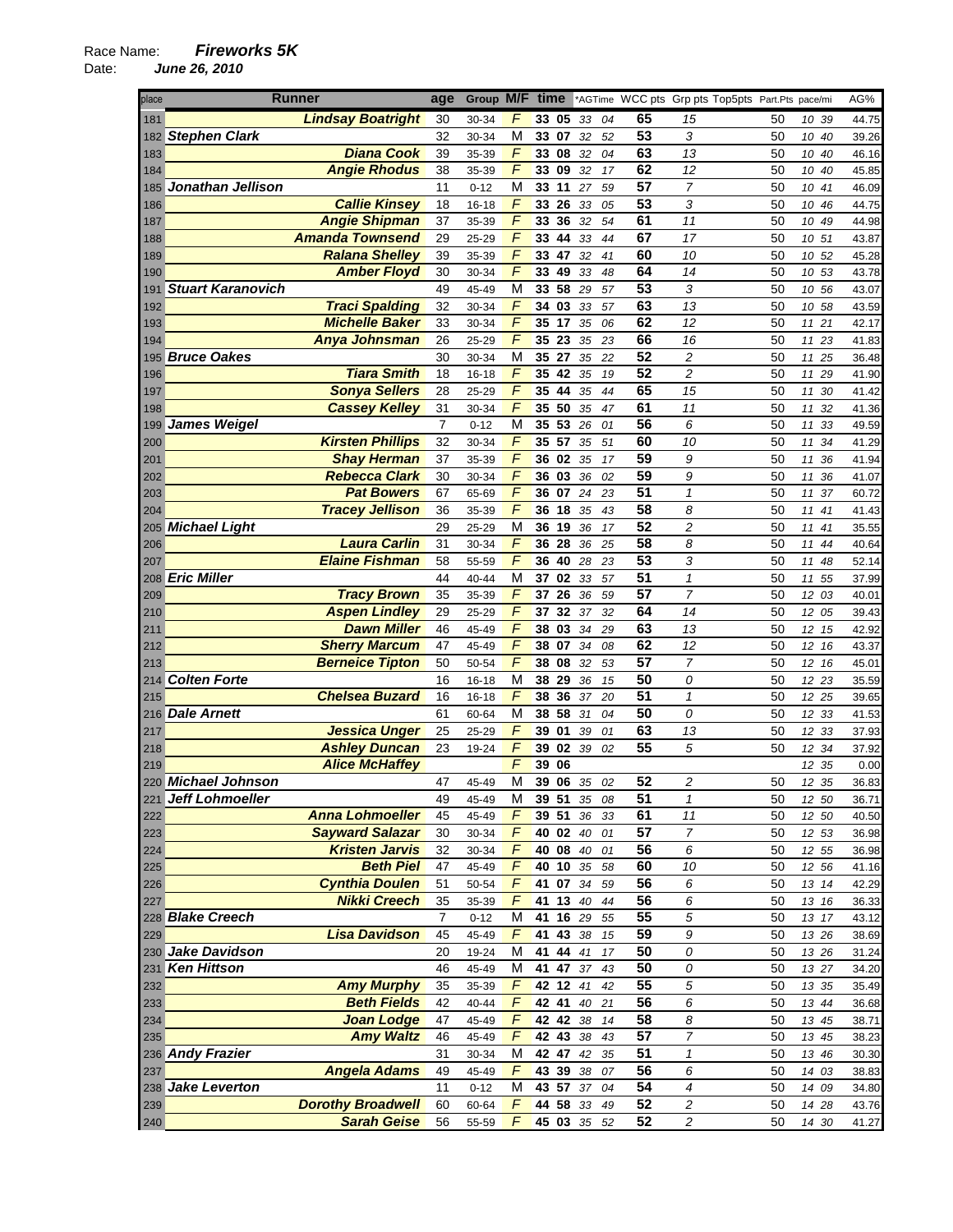| place | <b>Runner</b>            | age | Group M/F time          |          |    |    |    |                 |                            | *AGTime WCC pts Grp pts Top5pts Part.Pts pace/mi |    |       |    | AG%   |
|-------|--------------------------|-----|-------------------------|----------|----|----|----|-----------------|----------------------------|--------------------------------------------------|----|-------|----|-------|
| 241   | <b>Nancy Best</b>        | 47  | F<br>45-49              | 45 03    |    | 40 | 20 | 55              | 5                          |                                                  | 50 | 14 30 |    | 36.69 |
| 242   | <b>Sherry Bussell</b>    | 65  | $\sqrt{ }$<br>65-69     | 45 28    | 31 |    | 41 | 50              | 0                          |                                                  | 50 | 14 38 |    | 46.70 |
|       | 243 Taylor Proctor       | 11  | М<br>$0 - 12$           | 45 29    |    | 38 | 22 | 53              | 3                          |                                                  | 50 | 14    | 38 | 33.63 |
| 244   | <b>Renita Baumer</b>     | 42  | $\sqrt{ }$<br>40-44     | 45 34    |    | 43 | 04 | 55              | 5                          |                                                  | 50 | 14 40 |    | 34.36 |
| 245   | <b>Gretchen Bane</b>     | 45  | F<br>45-49              | 45 35    |    | 41 | 48 | 54              | 4                          |                                                  | 50 | 14    | 40 | 35.41 |
| 246   | <b>Kim Wright</b>        | 41  | F<br>40-44              | 46 22    |    | 44 | 12 | 54              | 4                          |                                                  | 50 | 14 55 |    | 33.48 |
| 247   | <b>Stephanie Halcomb</b> | 31  | $\overline{F}$<br>30-34 | 46 22    |    | 46 | 18 | $\overline{55}$ | 5                          |                                                  | 50 | 14 55 |    | 31.96 |
| 248   | <b>Ashley Barker</b>     | 20  | F<br>19-24              | 46<br>28 |    | 46 | 27 | 54              | 4                          |                                                  | 50 | 14 57 |    | 31.86 |
| 249   | <b>Sonya Barker</b>      | 47  | F<br>45-49              | 46 29    | 41 |    | 37 | 53              | 3                          |                                                  | 50 | 14 58 |    | 35.56 |
|       | 250 John Proctor         | 35  | M<br>35-39              | 02<br>47 |    | 46 | 02 | 51              | $\mathbf{1}$               |                                                  | 50 | 15 08 |    | 28.02 |
| 251   | <b>Cortney Carter</b>    | 29  | F<br>25-29              | 47<br>05 |    | 47 | 05 | 62              | 12                         |                                                  | 50 | 15 09 |    | 31.43 |
| 252   | <b>Kari Miller</b>       | 28  | F<br>25-29              | 47 05    |    | 47 | 05 | 61              | 11                         |                                                  | 50 | 15 09 |    | 31.43 |
| 253   | <b>Beth Duncan</b>       | 29  | F<br>25-29              | 47<br>19 |    | 47 | 19 | 60              | 10                         |                                                  | 50 | 15 14 |    | 31.28 |
| 254   | <b>Natalie Dennis</b>    | 33  | $\overline{F}$<br>30-34 | 47<br>42 |    | 47 | 27 | 54              | $\overline{4}$             |                                                  | 50 | 15 21 |    | 31.19 |
|       | 255 Zach Hazelett        | 11  | M<br>$0 - 12$           | 48 22    |    | 40 | 48 | 52              | $\overline{c}$             |                                                  | 50 | 15 34 |    | 31.62 |
|       | 256 Kaleb Mikesell       | 11  | M                       | 48 23    |    | 40 | 48 | 51              | $\mathbf{1}$               |                                                  | 50 | 15    | 34 |       |
|       | <b>Kevin Reed</b>        | 31  | $0 - 12$<br>М           | 49 07    |    |    |    | 50              | 0                          |                                                  | 50 |       |    | 31.61 |
| 257   |                          |     | 30-34<br>$\sqrt{2}$     | 49<br>19 |    | 48 | 53 | 54              | 4                          |                                                  |    | 15 49 |    | 26.39 |
| 258   | <b>Andrea Harmeyer</b>   | 37  | 35-39<br>F              |          | 48 |    | 18 | 53              |                            |                                                  | 50 | 15 52 |    | 30.64 |
| 259   | <b>Sherry Johnson</b>    | 31  | 30-34                   | 49<br>24 |    | 49 | 20 |                 | 3                          |                                                  | 50 | 15 54 |    | 30.00 |
| 260   | <b>Marjorie Bell</b>     | 47  | $\overline{F}$<br>45-49 | 50 03    |    | 44 | 49 | 52              | 2                          |                                                  | 50 | 16 07 |    | 33.03 |
| 261   | <b>Jennifer Hole</b>     | 31  | $\overline{F}$<br>30-34 | 50<br>30 | 50 |    | 26 | 52              | $\overline{c}$             |                                                  | 50 | 16 15 |    | 29.35 |
| 262   | <b>Trisha May</b>        | 29  | F<br>25-29              | 35<br>50 |    | 50 | 35 | 59              | 9                          |                                                  | 50 | 16    | 17 | 29.26 |
| 263   | <b>Amy Halcomb</b>       | 28  | F<br>25-29              | 50 36    | 50 |    | 36 | 58              | 8                          |                                                  | 50 | 16    | 17 | 29.25 |
|       | 264 Darren Bell          | 39  | М<br>35-39              | 50 42    | 48 |    | 16 | 50              | 0                          |                                                  | 50 | 16 19 |    | 26.72 |
| 265   | <b>Shannon Davis</b>     | 29  | $\sqrt{2}$<br>25-29     | 51<br>59 | 51 |    | 59 | $\overline{57}$ | $\overline{7}$             |                                                  | 50 | 16 44 |    | 28.47 |
| 266   | <b>Emily Moore</b>       | 19  | F<br>19-24              | 52 41    | 52 |    | 29 | 53              | 3                          |                                                  | 50 | 16 57 |    | 28.20 |
| 267   | Jonathan Weigel          | 11  | M<br>$0 - 12$           | 52 48    |    | 44 | 32 | 50              | 0                          |                                                  | 50 | 16 59 |    | 28.97 |
| 268   | <b>Sandra Reynolds</b>   | 59  | F<br>55-59              | 52 48    |    | 40 | 18 | 51              | $\mathbf{1}$               |                                                  | 50 | 16 59 |    | 36.73 |
| 269   | <b>Shawna Mikesell</b>   | 35  | F<br>35-39              | 52 49 52 |    |    | 12 | 53              | 3                          |                                                  | 50 | 17 00 |    | 28.35 |
| 270   | <b>Mary Leverton</b>     | 38  | F<br>35-39              | 52 53    | 51 |    | 30 | $\overline{52}$ | $\overline{c}$             |                                                  | 50 | 17 01 |    | 28.74 |
| 271   | <b>Kristen Kates</b>     | 14  | $\sqrt{2}$<br>$13 - 15$ | 53 02    | 49 |    | 57 | 50              | 0                          |                                                  | 50 | 17 04 |    | 29.63 |
| 272   | <b>Mandy Kates</b>       | 38  | $\overline{F}$<br>35-39 | 53 02 51 |    |    | 38 | 51              | $\boldsymbol{\mathcal{I}}$ |                                                  | 50 | 17 04 |    | 28.66 |
| 273   | <b>Juanita Jenkins</b>   | 40  | F<br>40-44              | 54 04    | 51 |    | 57 | 53              | 3                          |                                                  | 50 | 17 24 |    | 28.49 |
| 274   | <b>Mary Griffin</b>      | 54  | F<br>50-54              | 54 05    |    | 44 | 15 | 55              | 5                          |                                                  | 50 | 17 24 |    | 33.45 |
| 275   | <b>Katie Pickering</b>   | 24  | $\sqrt{2}$<br>19-24     | 54<br>13 | 54 |    | 13 | 52              | $\overline{c}$             |                                                  | 50 | 17 27 |    | 27.30 |
|       | 276 Seth Hardin          | 28  | M<br>25-29              | 54 14    |    | 54 | 14 | 51              | $\mathbf{1}$               |                                                  | 50 | 17 27 |    | 23.79 |
| 277   | <b>Debbie Lindley</b>    | 53  | $\sqrt{ }$<br>50-54     | 54 17 45 |    |    | 01 | 54              | 4                          |                                                  | 50 | 17 28 |    | 32.88 |
| 278   | <b>Jessica Leigh</b>     | 34  | $\sqrt{ }$<br>30-34     | 54 41    |    | 54 | 14 | 51              | 1                          |                                                  | 50 | 17 36 |    | 27.29 |
| 279   | <b>Chrissy Howell</b>    | 28  | F<br>25-29              | 54<br>41 |    | 54 | 41 | 56              | 6                          |                                                  | 50 | 17    | 36 | 27.06 |
|       | 280 Everett Duncan       | 41  | М<br>40-44              | 54 42 51 |    |    | 19 | 50              | 0                          |                                                  | 50 | 17 36 |    | 25.14 |
|       | 281 Jason Cruse          | 29  | 25-29<br>M              | 54 43 54 |    |    | 40 | 50              | 0                          |                                                  | 50 | 17 37 |    | 23.60 |
| 282   | <b>Candace Baker</b>     | 56  | F<br>55-59              | 54 57 43 |    |    | 45 | 50              | 0                          |                                                  | 50 | 17 41 |    | 33.83 |
| 283   | <b>Cassandra Evans</b>   | 28  | F<br>25-29              | 54 58 54 |    |    | 58 | 55              | 5                          |                                                  | 50 | 17 42 |    | 26.93 |
| 284   | <b>Sheri Robbins</b>     | 29  | F<br>25-29              | 54 59    |    | 54 | 59 | 54              | 4                          |                                                  | 50 | 17 42 |    | 26.92 |
| 285   | <b>Jane Barker</b>       | 44  | 40-44<br>F              | 55 34 51 |    |    | 31 | 52              | 2                          |                                                  | 50 | 17 53 |    | 28.73 |
| 286   | <b>Veronica Decker</b>   | 50  | F<br>50-54              | 55 34 47 |    |    | 55 | 53              | 3                          |                                                  | 50 | 17 53 |    | 30.89 |
| 287   | <b>Kari Terwiske</b>     | 29  | F<br>25-29              | 56 08 56 |    |    | 08 | 53              | 3                          |                                                  | 50 | 18 04 |    | 26.37 |
| 288   | <b>Karen Bishop</b>      | 51  | F<br>50-54              | 56 09 47 |    |    | 48 | 52              | $\overline{\mathbf{c}}$    |                                                  | 50 | 18 04 |    | 30.97 |
| 289   | <b>Debbie Salazar</b>    | 50  | F<br>50-54              | 56 11    |    | 48 | 27 | 51              | $\mathbf{1}$               |                                                  | 50 | 18 05 |    | 30.55 |
| 290   | <b>Jessica Knapp</b>     | 28  | $\sqrt{2}$<br>25-29     | 56 13 56 |    |    | 13 | 52              | 2                          |                                                  | 50 | 18 06 |    | 26.33 |
| 291   | <b>Diana Bertnick</b>    | 45  | F                       | 56 31 51 |    |    | 50 | 51              | $\mathbf{1}$               |                                                  | 50 |       |    |       |
|       |                          |     | 45-49                   |          |    |    |    | $\overline{51}$ |                            |                                                  |    | 18 11 |    | 28.56 |
| 292   | <b>Raquel Combs</b>      | 41  | F<br>40-44              | 56 32 53 |    |    | 54 |                 | $\pmb{\mathcal{1}}$        |                                                  | 50 | 18 12 |    | 27.46 |
| 293   | <b>Sarah Turner</b>      | 27  | $\sqrt{2}$<br>25-29     | 56 36    | 56 |    | 36 | $\overline{51}$ | $\mathbf{1}$               |                                                  | 50 | 18 13 |    | 26.15 |
| 294   | <b>Aryen Staton</b>      | 24  | F<br>19-24              | 56 37 56 |    |    | 37 | 51              | $\mathbf{1}$               |                                                  | 50 | 18 13 |    | 26.14 |
| 295   | <b>Joyce Terwiske</b>    | 54  | F<br>50-54              | 56 46    |    | 46 | 27 | 50              | 0                          |                                                  | 50 | 18    | 16 | 31.86 |
| 296   | Teresa Hazelbaker        | 63  | F<br>60-64              | 56 47 40 |    |    | 50 | 51              | $\pmb{\mathcal{1}}$        |                                                  | 50 | 18 17 |    | 36.25 |
| 297   | <b>Katie Hartman</b>     | 20  | F<br>19-24              | 56 53 56 |    |    | 52 | 50              | 0                          |                                                  | 50 | 18 19 |    | 26.03 |
| 298   | <b>Nikki Yahn</b>        | 17  | F<br>$16 - 18$          | 60 16 59 |    |    | 00 | 50              | 0                          |                                                  | 50 | 19 24 |    | 25.08 |
| 299   | <b>Penny Yahn</b>        | 49  | F<br>45-49              | 60 17 52 |    |    | 39 | 50              | 0                          |                                                  | 50 | 19 24 |    | 28.11 |
| 300   | <b>Megan Imhoff</b>      | 10  | F<br>$0 - 12$           | 68 28 59 |    |    | 24 | 50              | 0                          |                                                  | 50 | 22 02 |    | 24.92 |